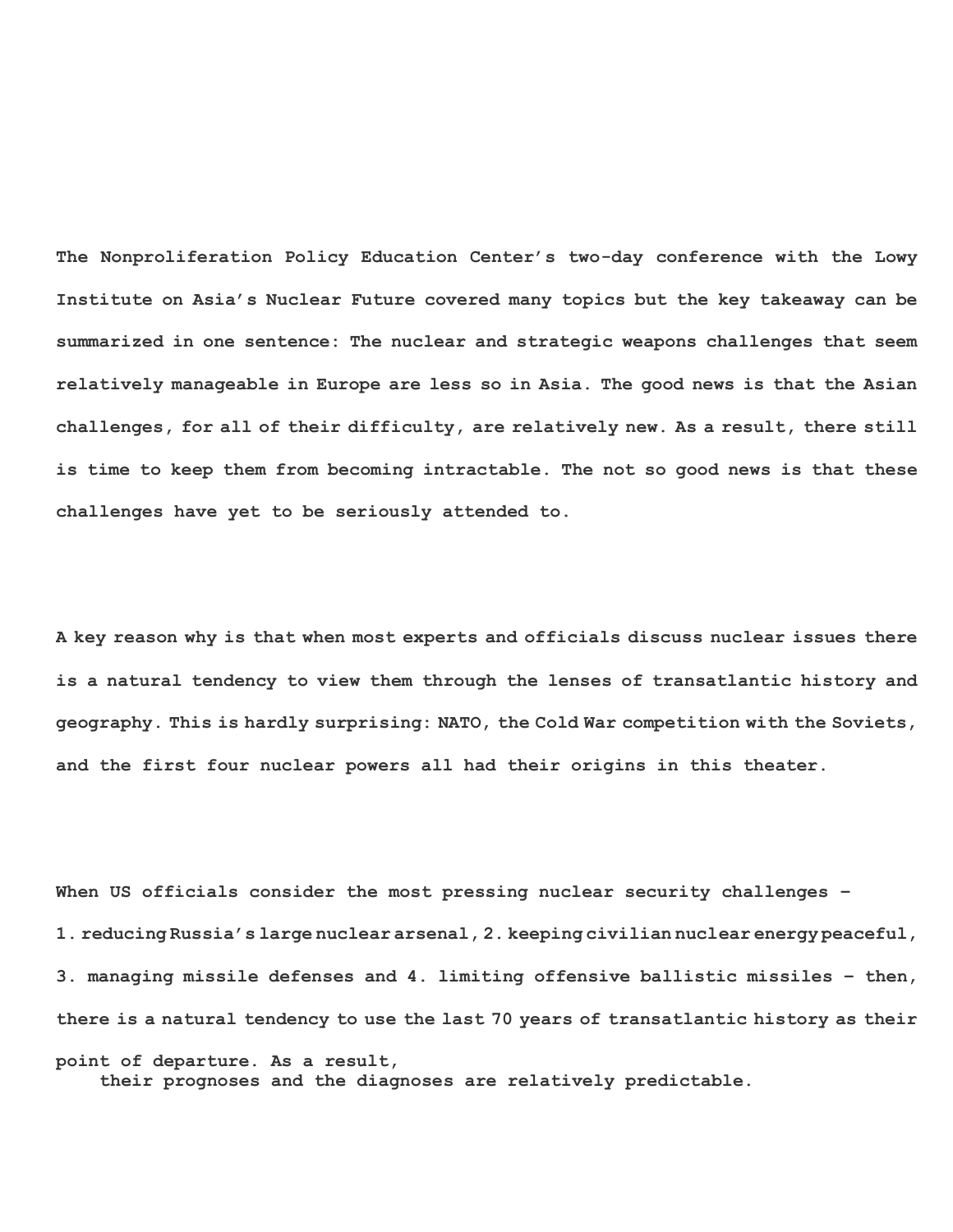**weapons arsenal but, as with its diminishing strategic nuclear force, Moscow can be persuaded to give them up. The reason why is basic: There is no clear reason, Western arms control experts insist, for Russia to keep them. As for keeping civilian nuclear power peaceful, this too is viewed as being manageable. Just as Euratom kept most of Europe's nuclear facilities properly safeguarded against theft or military diversions, what's needed, nonproliferation experts tell us, is more multinational management of nuclear plants and more intrusive additional inspections.** 

**Regarding the further limitation of offensive nuclear capable ballistic missiles, the transatlantic theater has already seen considerable progress. The Intermediate Nuclear Forces agreement of 1987 eliminated all land-based ballistic missiles between the ranges of 500 and 5,500 kilometers and SALT and START have significantly limited the number and configuration of Russian and American intercontinental ballistic missiles. Finally, in regard to missile defenses, NATO and the US have shown a willingness to modify earlier plans to deploy such systems in Poland and the Czech Republic to accommodate Russian objections. There are also are proposals to cooperate with Moscow in integrating Russian missile defense capabilities with American and NATO systems to guard against emerging Iranian ballistic missiles.** 

**When one turns to Asia, though, it is difficult to find any of these transatlantic arms control precedents in play and the nuclear competitions are far more complicated. Instead of one dominant, relatively reluctant set** 

**of nuclear competitors -– Russia versus NATO --Asia offers several**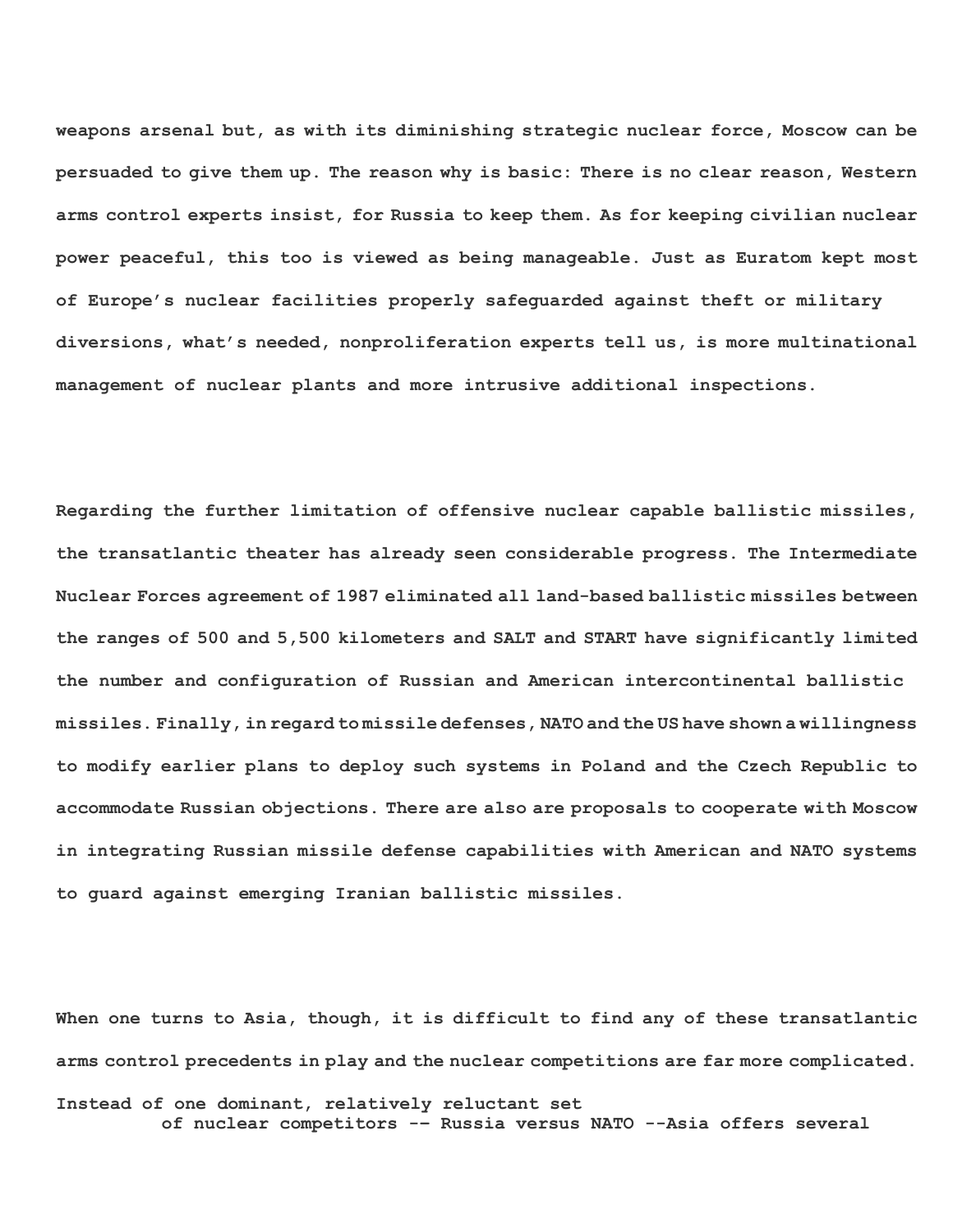**versus China; Pakistan versus India; North Korea versus South Korea, Japan and the US; and India versus China. .** 

**Also, unlike the transatlantic theater, Asia has several states that might go nuclear within the next two decades. Among these are Japan, South Korea, and Taiwan. Burma and Indonesia are also longer term worries. Finally, Asian alliances are far less comprehensive and cohesive than in the transatlantic theater. The US has bilateral understandings with most of the key players but each is slightly different and what understandings there may be among other players in Asia are far less substantial. All of this makes Asia a far more uncertain strategic setting.** 

**Certainly, the challenge of reducing Russia's nuclear arsenal is far greater when one factors in Moscow's apprehensions regarding China. Russia already believes that it is behind the NATO in conventional military capabilities. That is why it argues that it needs to maintain its tactical weapons arsenal as a counterbalance. Most of Europe, however, is not investing very much in the development of advanced conventional forces. China, in contrast, is. In some sectors (e.g., deployed, advanced conventional ballistic missiles with terminal guidance), China may actually be moving ahead of the U.S. Given Russia's declining Far Eastern population, its judgment that it cannot catch up to the fifth and sixth-generation conventional force capabilities of the US, its allies, Russia's past history of tensions with China, and Russia's thin military presence in the Far East, Moscow has strong**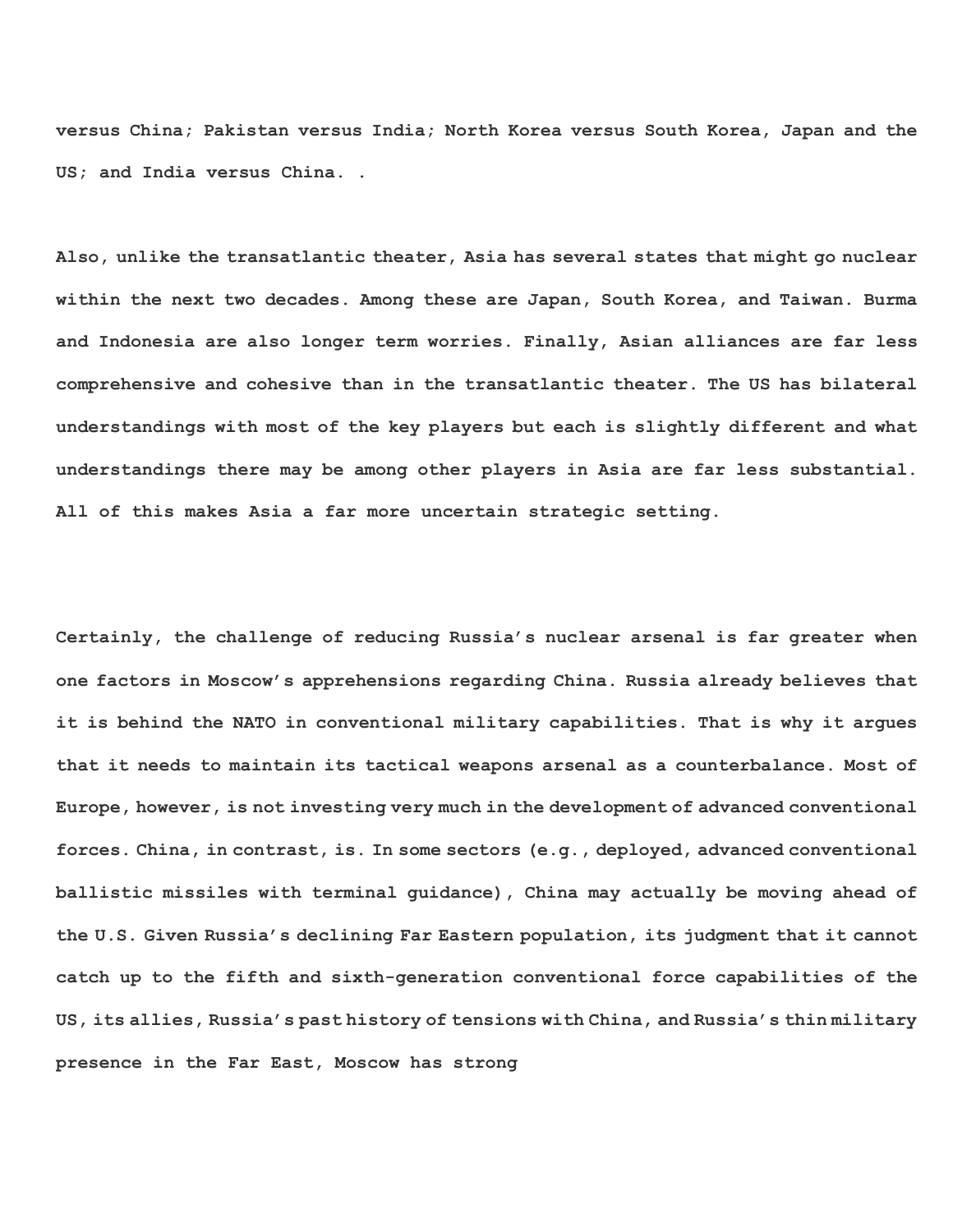**nuclear weapons capabilities.** 

**Safeguarding civilian nuclear power is also a much greater challenge in Asia. First, unlike Europe and North America, where all of the nuclear weapons states --the US, Russia, France, and the UK --are all members of the Nuclear Nonproliferation Treaty (NPT) and have publicly announced nuclear testing and weapons fissile production moratoriums, in Asia nearly all of the weapons states --Pakistan, India, North Korea, and China -continue to make nuclear weapons materials or refuse to declare that they do not or will not produce such fuels. Japan, meanwhile, is one of the few nonweapons states to amass tons of nuclear weapons usable plutonium for civilian purposes and is about to expand its capacity to do so dramatically. South Korea would like to recycle its nuclear waste as well. In addition, Asia contains the only state, North Korea, that continues to test nuclear weapons and India, which recently publicly debated the merits of whether or not it should resume nuclear testing.** 

**Finally, Asia contains at least three parties --South Korea, Taiwan, and North Korea --that have violated their International Atomic Energy Agency (IAEA) safeguards agreements. The possibility of Taiwan and South Korea again trying to acquire nuclear weapons and evading IAEA inspectors still is a proliferation concern and the mounting stockpiles of nuclear weapons usable materials in Japan constitutes a potential nuclear powder keg. The further augmentation of civilian nuclear energy in Asia, then, particularly**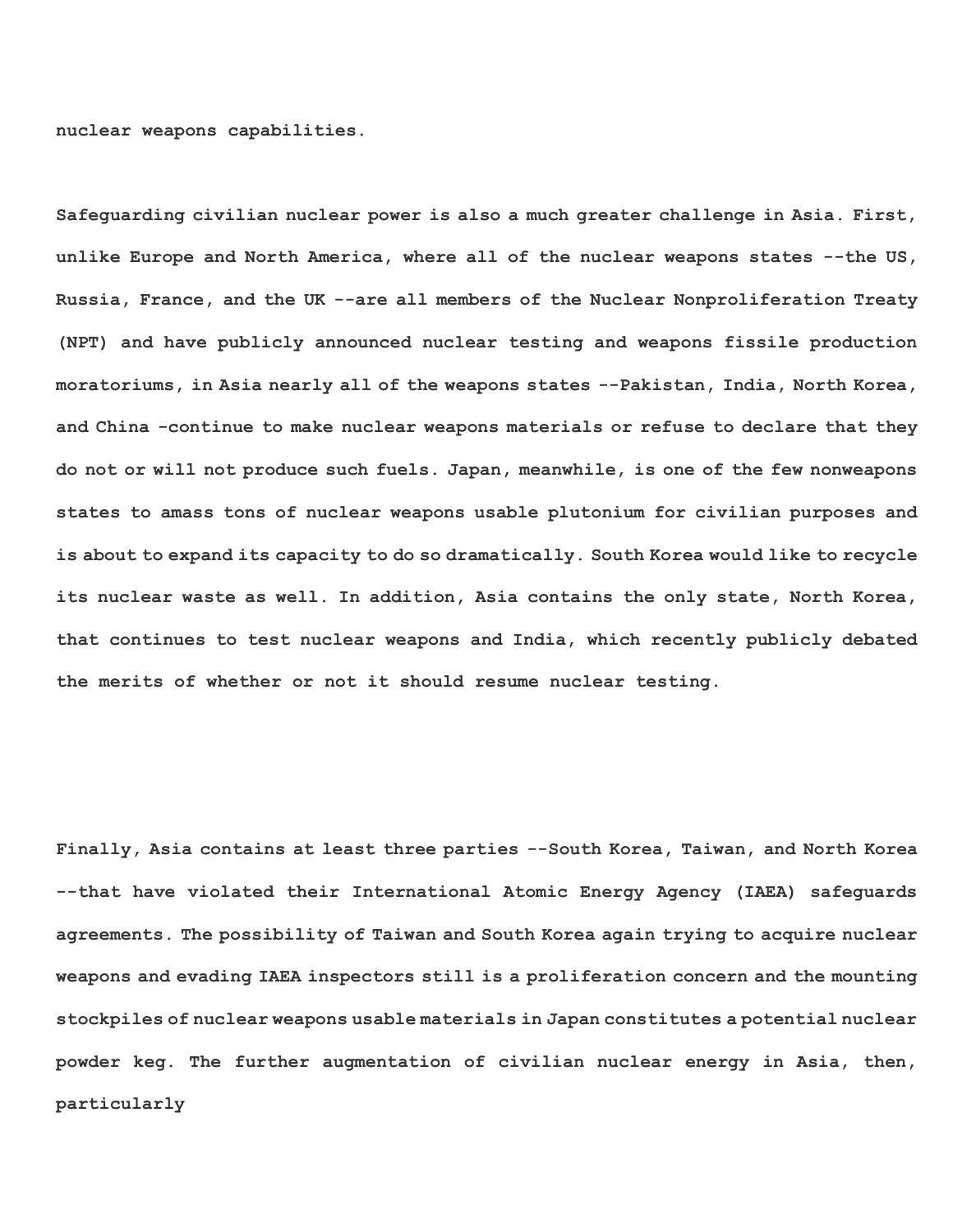**prove to be explosive in ways most unlikely in the US or Europe.** 

**As for both defensive and offensive nuclear capable ballistic missile trends in Asia, these too are far more complex and potentially worrisome than they are in the transatlantic theater. Not just the US and Russia, but Japan, China, and India are developing missile defense systems to cope with growing nuclear and conventionally armed ballistic missile threats now being posed not only by North Korea, but India, Pakistan, the US, China, and Russia. As a result, trying to implement cooperative missile defense programs to increase trust in Asia, such as being proposed for the US and Russia to deal with Iran, would be far more difficult.** 

**Certainly, Asia's possible nuclear futures are different enough from those in the transatlantic context to suggest that the most popular proposals for going to zero nuclear weapons (e.g., finalizing the Comprehensive Test Ban Treaty, the Fissile Material Production Cut Off Treaty, Strategic Arms Reduction Treaty follow-ons) may be problematical or will need to be complimented with additional initiatives. Even when proposals to strengthen the NPT and the IAEA are added to the list, achieving nuclear restraint in Asia would seem to require more.** 

**First, growing Russian fears of its inability to keep up with the defense modernization occurring in China and, to a lesser extent with NATO, will need to be addressed if there is to be any hope of keeping Moscow from relying even more on nuclear weapons to protect its interests. This will be**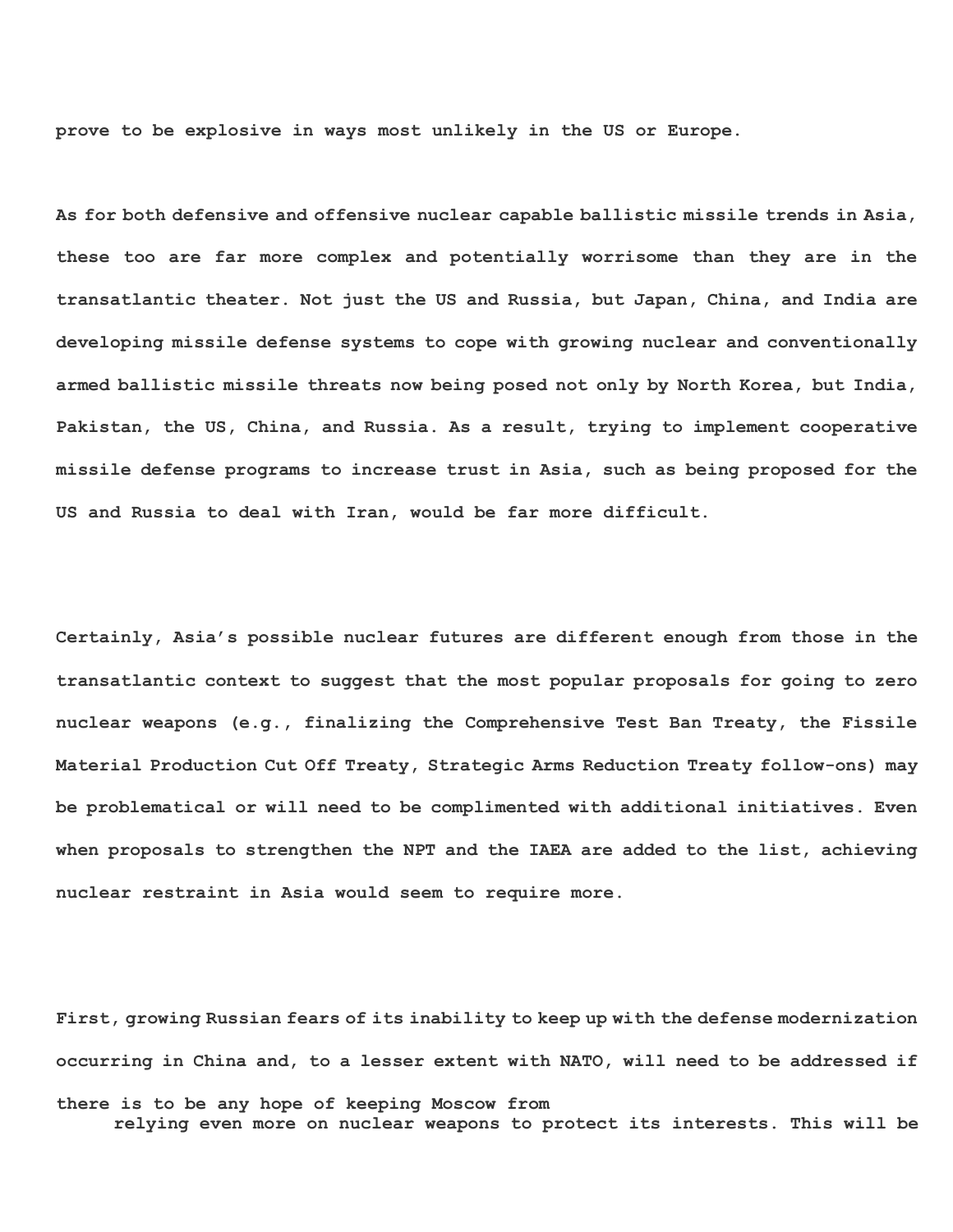**that the current gap between its strategic forces and those it faces in Asia cannot be credibly addressed by deploying more nuclear weapons. Certainly, if this cannot be accomplished, the chances of reducing Russia's current reliance on nuclear systems will decline.** 

**Second, keeping civilian nuclear energy peaceful in Asia will likely require more than merely backing the transatlantic package of solutions – i.e., more intrusive inspections and multilateralization of existing and new nuclear fuel making facilities. Instead, or in addition, several conference participants argued that it will be imperative actually to reduce the demand for nuclear energy by highlighting its alternatives in market competitions. One workshop advocate of renewables, energy efficiency innovations, and other alternative sources of energy insisted that these alternatives could provide low carbon energy for far less far sooner than new nuclear power plants can and avoid the nuclear weapons proliferation risks associated with nuclear power.** 

**Another workshop participant noted that under the principles of the Energy Charter Treaty and the Global Charter for Sustainable Energy Development, all states are supposed to internalize the full costs of any large energy project and allow it to compete openly in international bidding against all alternatives. Unfortunately, these principles, it was noted, are now generally honored in the breach. What international competitions there are for large energy projects are almost always restricted in the** 

```
case of
```
**nuclear power to competitive bids for only for nuclear power plants. Also,**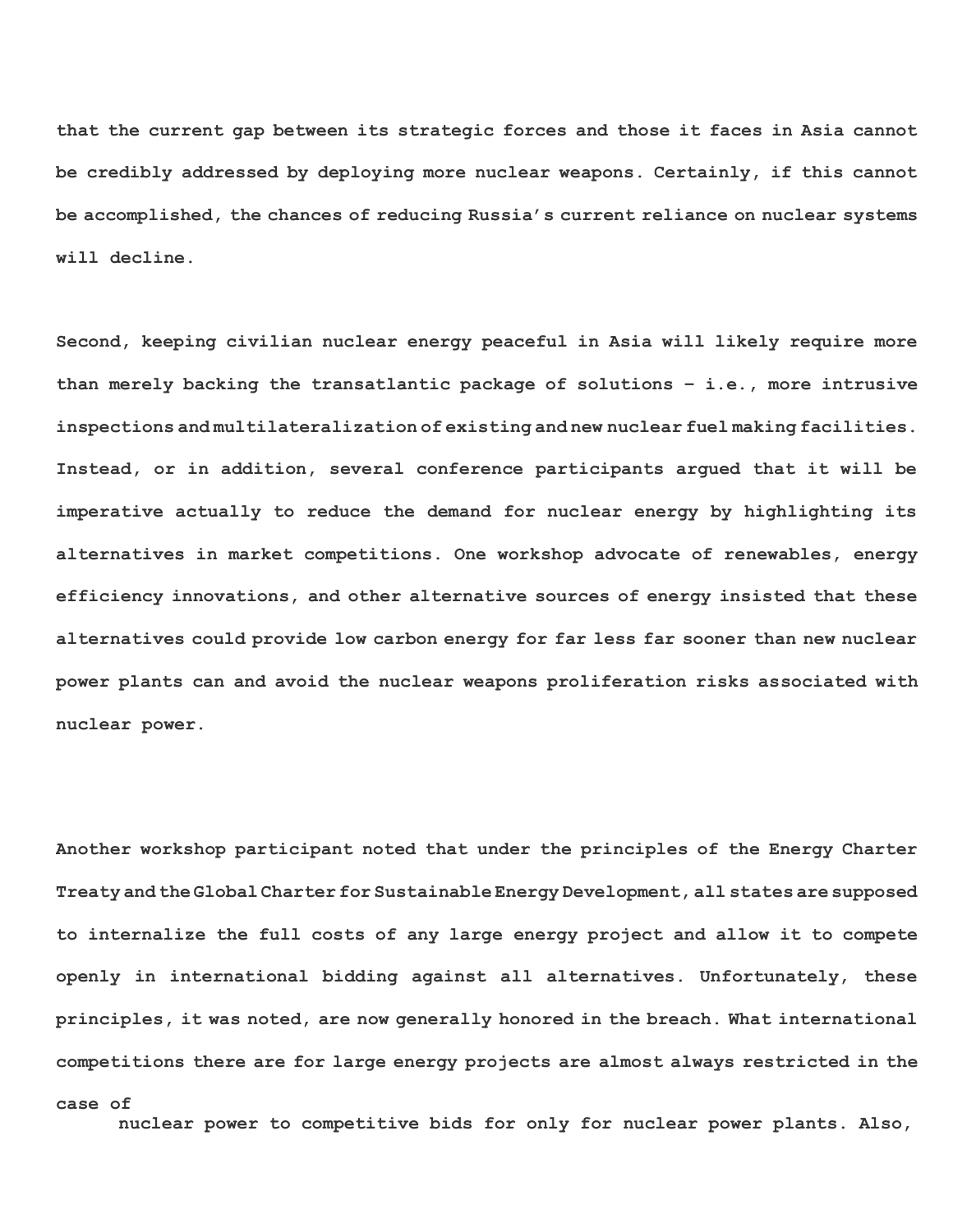**frequently are used to reduce the bidding price (e.g., in the case of the recent South Korean nuclear bid for the UAE's business).** 

**The link between opening up commercial competitions and reducing carbon was also explored. As several workshop participants noted, the best way to reduce carbon emissions is in the quickest, cheapest fashion. To accomplish this, one would have to place large energy projects in competition to see which can come on line the soonest for the least amount of money to reduce carbon emissions at variety of price points. As for enforcement, this might be accomplished by having the World Trade Organization assume responsibility for policing international commerce relating to large energy projects. Its job would be as it normally is --to make sure the project bids reflect their full costs and that the competitions are truly open to all energy types.** 

**With regard to offensive and defensive ballistic missile competitions, a key difference between Asia and the transatlantic theater is Asia's lack of any of any ballistic missile limits. The clearest and most immediate need for such limits that was highlighted at the workshop concerned India and Pakistan where these two states' militaries plan on piling forces against one another along their borders. As these two nations implement these plans, the number of dual-use (nuclear and conventional capable) short-range ballistic missiles deployed there is certain to increase. This is worrisome since it is impossible to know whether such missiles are carrying nuclear or conventional warheads.**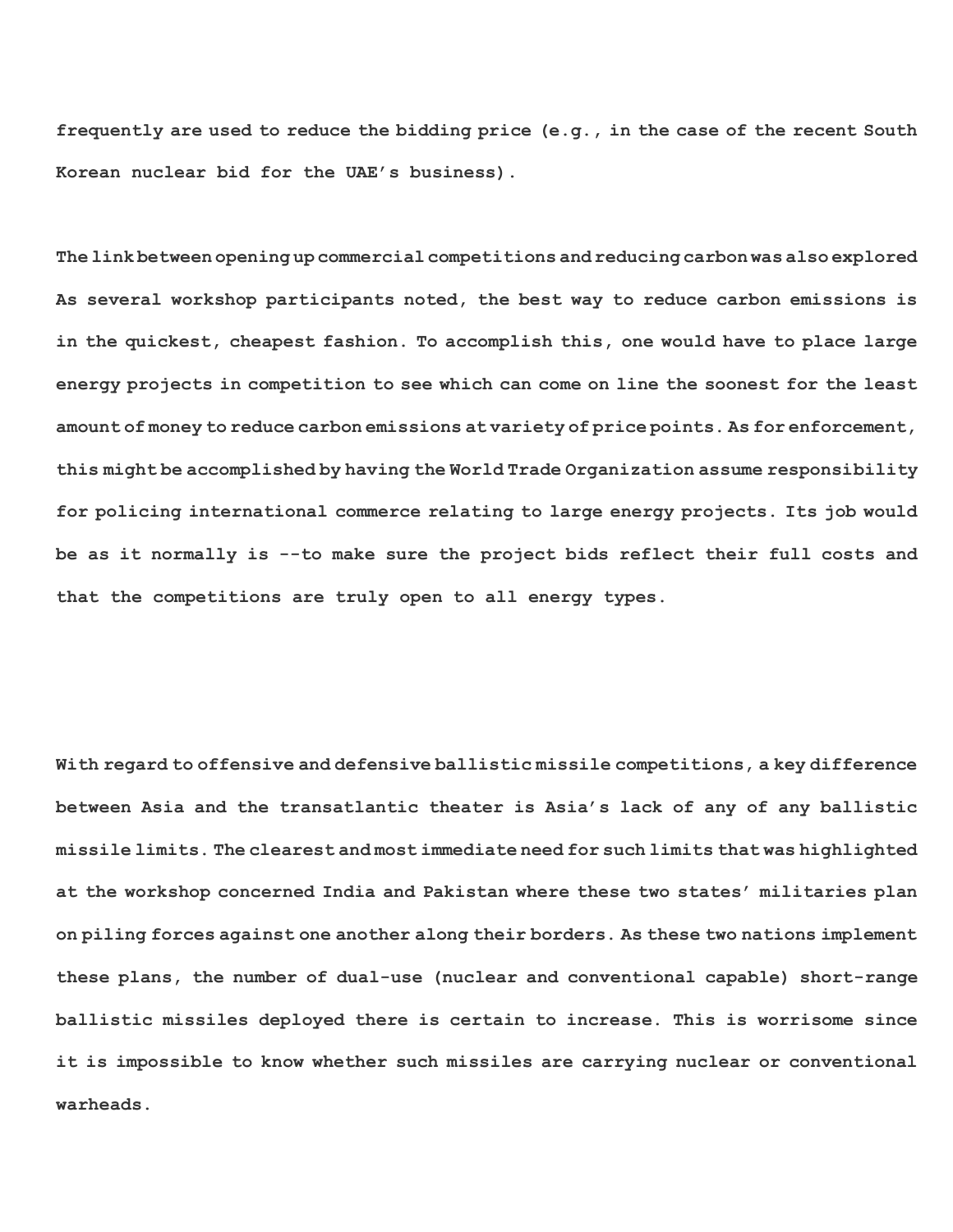**At this and NPEC's previous Asian workshop in Washington, senior Pakistani and Indian retired military officers and other regional experts recommended eliminating these missiles from both sides starting with the shortest range ballistic missile classes first. The hope is that this idea might be pursued in the current Indo-Pakistani military confidence building talks.** 

**This recommendation, though, could have wider application. Some workshop participants raised concerns about American plans to deploy conventional long-range ballistic missiles that might threaten China's strategic assets. Other participants, meanwhile, worried aloud about China's deployment of precise conventional anti-ship ballistic missiles that could target America's carrier battle groups in the Eastern Pacific. Whether or not the US and China could ever agree to limit their respective missiles is unclear. If such limits could be agreed to and were extensive enough, though, one participant mused that it could make increased US – Chinese space cooperation far less risky since there would be far less to worry about regarding possible transfer of militarily relevant ballistic missile technology.** 

**Agreement to such limits would clearly reduce demand for missile defenses in Asia. Yet, the workshop participants doubted that they would eliminate demand for such defenses. As already noted, not just the US, but Japan, China, Russia and India all have ballistic missile defense programs underway for a variety of very clearly different reasons.**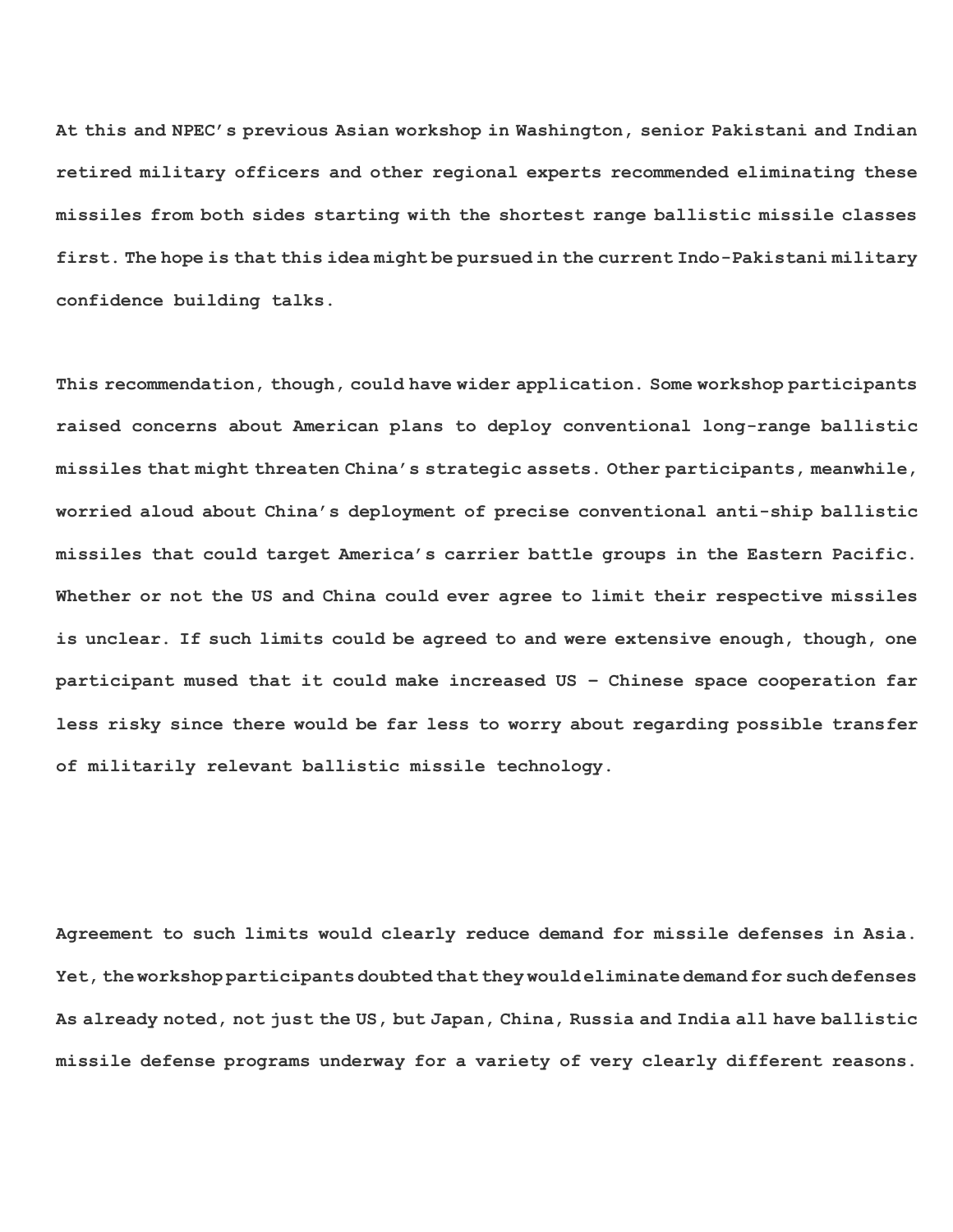**missile defense deployments might only aggravate existing conventional asymmetries. This, in turn, they argued, might prompt the weaker conventional competitor – Pakistan – to rely even more on nuclear arms and threats of early use.** 

**Others at the workshop worried that the uncontrolled development of ballistic missile defense systems that relied on ballistic missile technology themselves could be used as a pretext for spreading large rocket technology to allies under the banner of defensive technology. Finally, several participants raised concerns about the US or its allies deploying of missile defenses near China while others portrayed missile defense cooperation as a new form of alliance glue with major nonproliferation and security benefits.** 

**The workshop's participants suggested several ideas to address these concerns. Conventional military asymmetries in the Indian and Pakistani case might be mitigated by thinning forces out along the Indian and Pakistani borders. This would include eliminating short range ballistic missiles there. Although much more challenging, some effort to thin out the most threatening forces on either side of the Taiwan Straits might also be tried. Here, special attention would have to be paid to China's continued build up of conventional ballistic missile forces.** 

**With regard to the missile proliferation dangers inherent to promoting missile defense systems that rely so heavily on large ballistic missile**